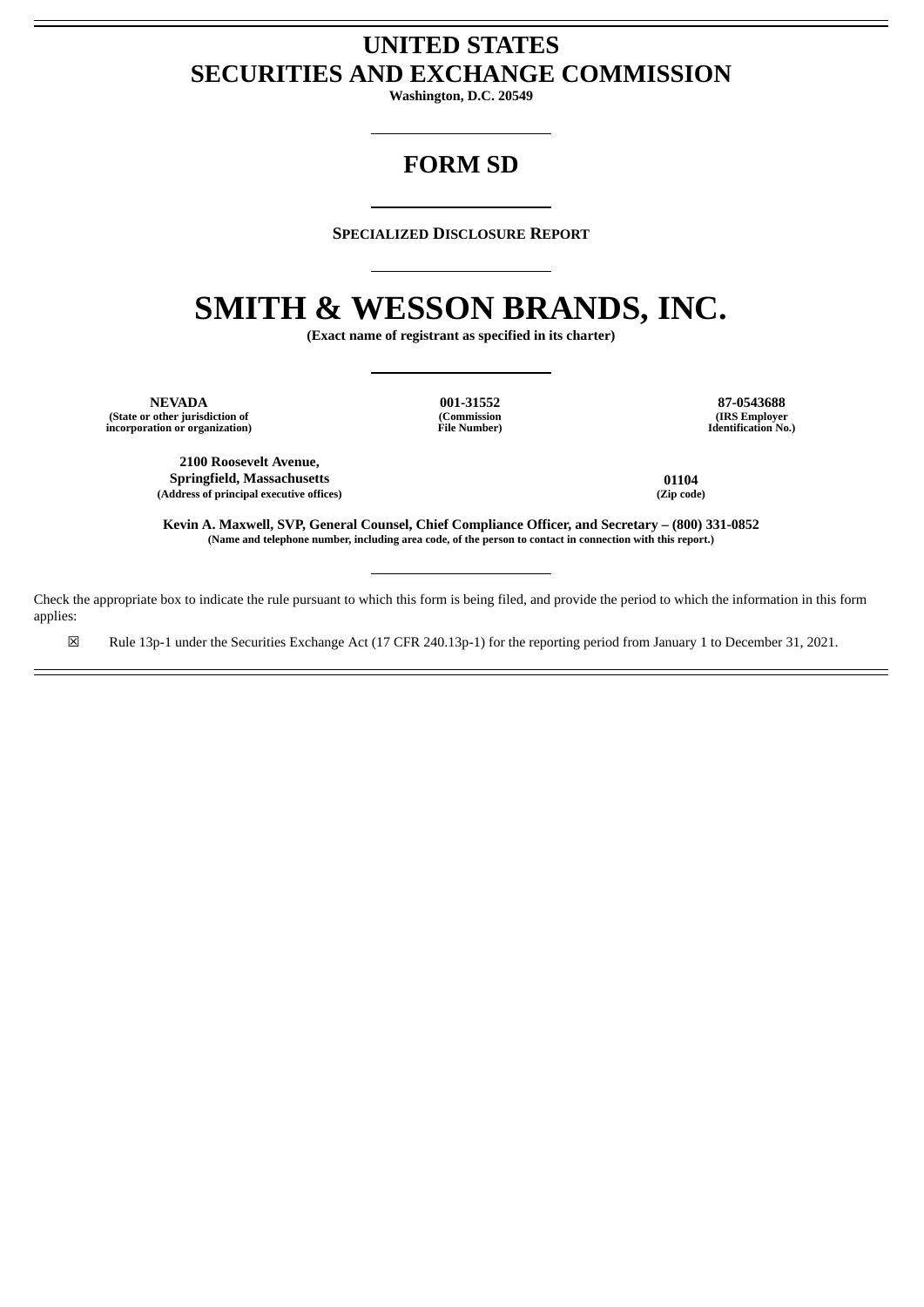# **Section 1 Conflict Minerals Disclosure**

# **Item 1.01 Conflict Minerals Disclosure and Report**

A copy of Smith & Wesson Brands, Inc. Conflict Minerals Report is filed as Exhibit 1.01 hereto and is publicly available at https://ir.smithwesson.com/corporate-governance/conflict-minerals. The content of our website as referred to in this Form SD is included for general information only and is not incorporated by reference into this Form SD.

# **Item 1.02 Exhibits**

Exhibit 1.01 Conflict Minerals Report

# **Section 2 Exhibits**

**Item 2.01 Exhibits**

The following exhibit is filed as part of this report:

Exhibit 1.01 – Conflict [Minerals](#page-3-0) Report as required by Items 1.01 and 1.02 of this Form.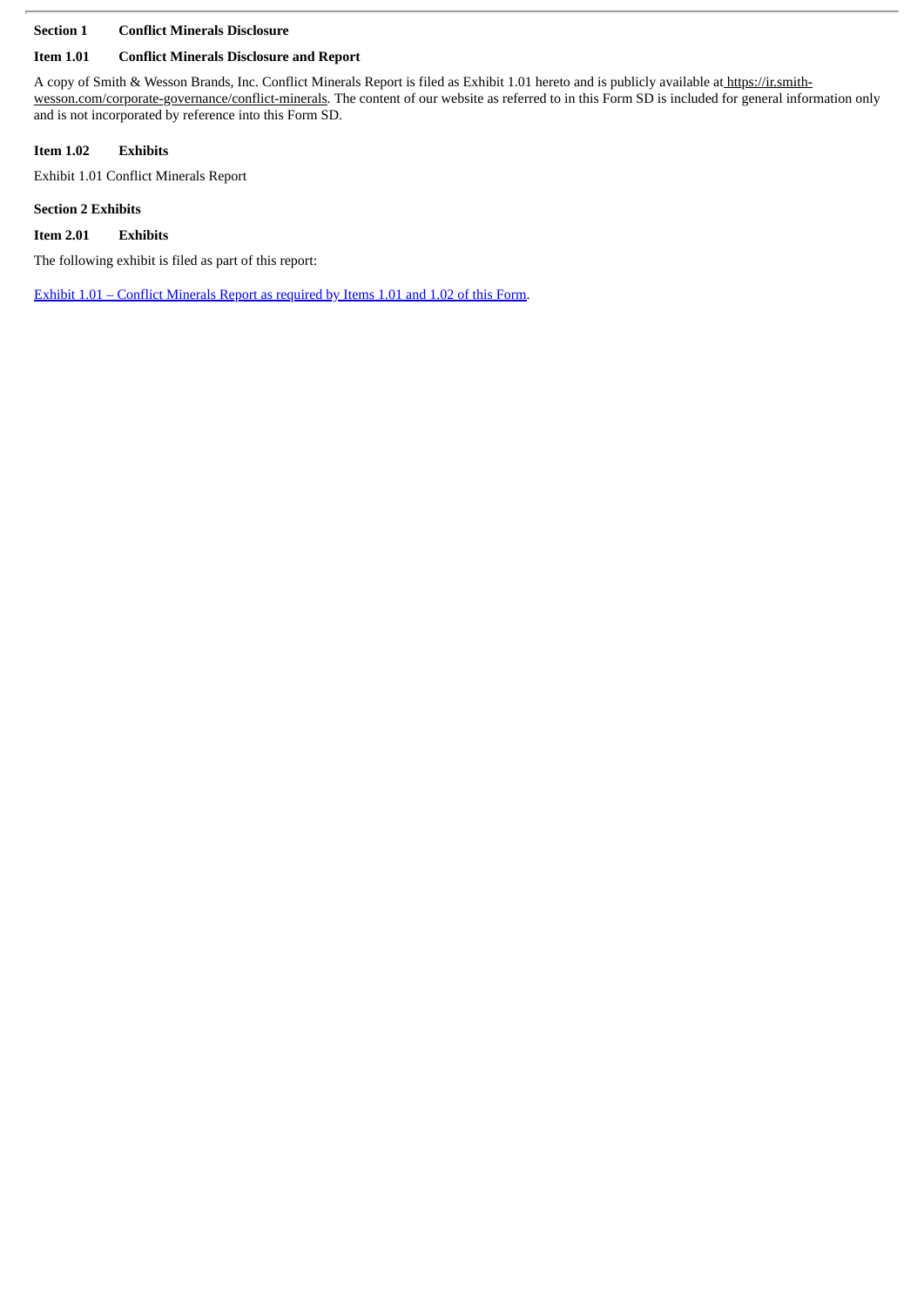# **SIGNATURES**

Pursuant to the requirements of the Securities Exchange Act of 1934, the registrant has duly caused this report to be signed on its behalf by the duly authorized undersigned.

SMITH & WESSON BRANDS, INC., a Nevada corporation

By: */s/ Kevin A. Maxwell* Dated: May 27, 2022

Kevin A. Maxwell *Senior Vice President, General Counsel, Chief Compliance Officer and Secretary*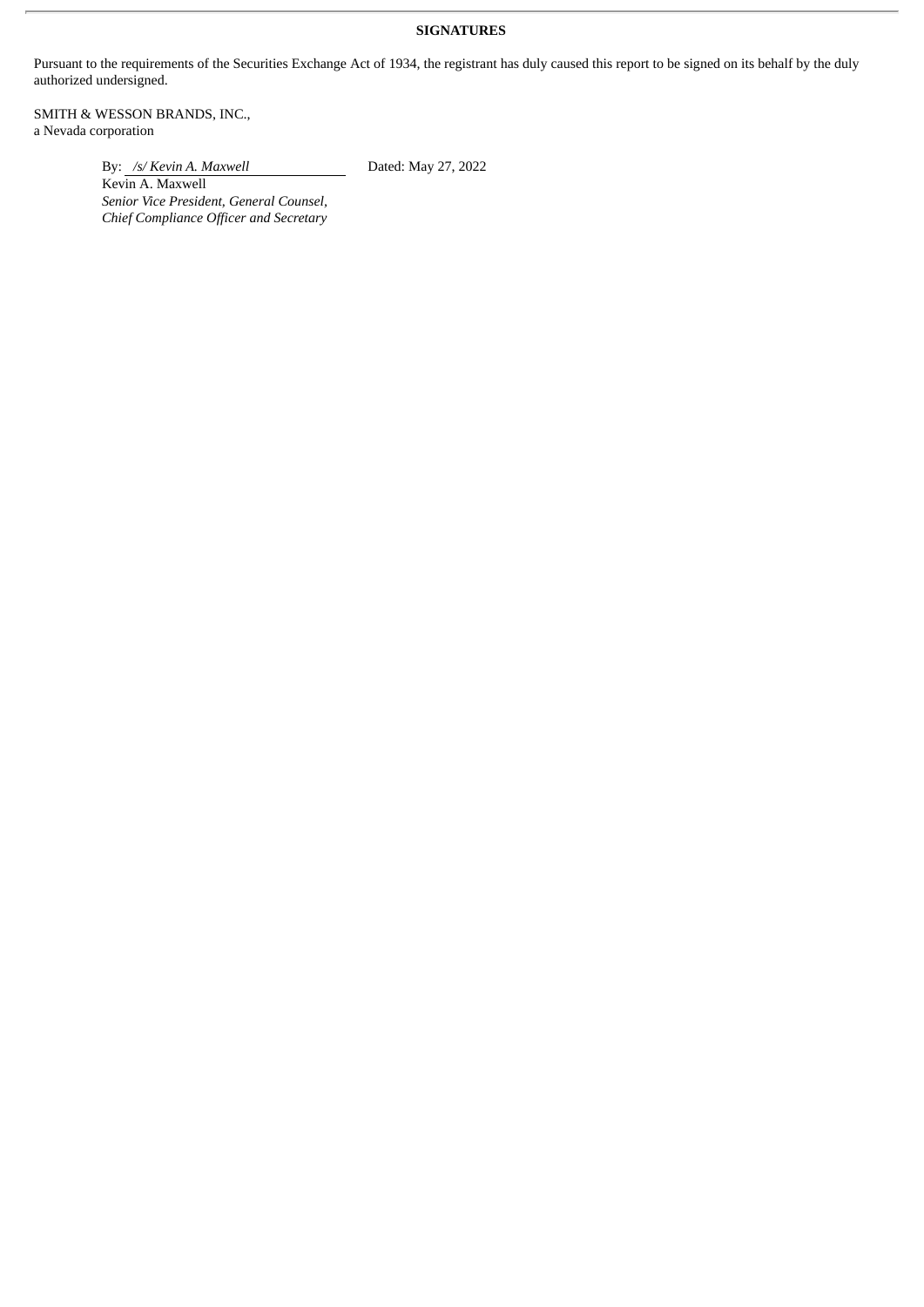<span id="page-3-0"></span>

#### **SMITH & WESSON BRANDS, INC.**

#### **CONFLICT MINERALS REPORT**

#### **FOR THE REPORTING PERIOD JANUARY 1, 2021 TO DECEMBER 31, 2021**

#### **INTRODUCTION**

This Conflict Minerals Report for Smith & Wesson Brands, Inc. ("**SWBI**," "**Company**," "**we**," or "**our**") is provided for the reporting period January 1, 2021 to December 31, 2021, and is presented to comply with Rule 13p-1 under the Securities Exchange Act of 1934 (the "**Rule**"), and the Public Statement on the Effect of the Recent Court of Appeals Decision on the Conflict Minerals Rule issued by the Director of the Division of Corporation Finance of the Securities and Exchange Commission on April 29, 2014 (the "**SEC Statement**"). The Rule was adopted by the Securities and Exchange Commission (the "**SEC**") to implement reporting and disclosure requirements related to conflict minerals as directed by the Dodd-Frank Wall Street Reform and Consumer Protection Act. The Rule imposes certain reporting obligations on SEC registrants whose manufactured products contain tin, tantalum, tungsten, or gold ("**3TG**," also defined by the Rule as "conflict minerals"), and who have reason to believe that the products they manufacture, or contract to manufacture, contain conflict minerals that are necessary to the functionality or production of those products. If the SEC registrant has reason to believe that any conflict minerals may have originated in the Democratic Republic of the Congo or an adjoining country, or is unable to determine the country of origin of those conflict minerals, the SEC registrant is required to submit a Conflict Minerals Report to the SEC that includes a description of the measures it took to exercise due diligence on the conflict minerals' source and chain of custody.

#### **COMPANY BACKGROUND**

SWBI is a U.S.-based leader in firearm manufacturing and design, delivering a broad portfolio of quality handgun, long gun, and suppressor products to the global consumer and professional markets under the iconic Smith & Wesson®, M&P® and Gemtech® brands. We also provide manufacturing services, including forging, machining and precision plastic injection molding services.

A copy of our Conflict Mineral Policy is available on our website at https://ir.smith-wesson.com/corporate-governance/conflict-minerals.

#### **REPORT**

This Conflict Minerals Report is provided for the reporting period January 1, 2021 to December 31, 2021 in accordance with the Rule, the instructions to Form SD and the SEC Statement. Please refer to the Rule, Form SD and Securities Exchange Release No. 34-67716 for definitions to the terms used in this Report, unless otherwise defined herein.

In accordance with the Rule and the instructions to Form SD, we undertook due diligence to determine the source of origin of any necessary conflict minerals used in products we manufacture or contract to manufacture. In conducting due diligence, we implemented the Organization for Economic Co-operation and Development Due Diligence Guidance for Responsible Supply Chains of Minerals from Conflict-Affected and High-Risk Areas (including the Supplements on Tin, Tantalum and Tungsten, and the Gold Supplement) (Third Edition OECD 2016) ("**OECD Guidance**"), an internationally recognized due diligence framework.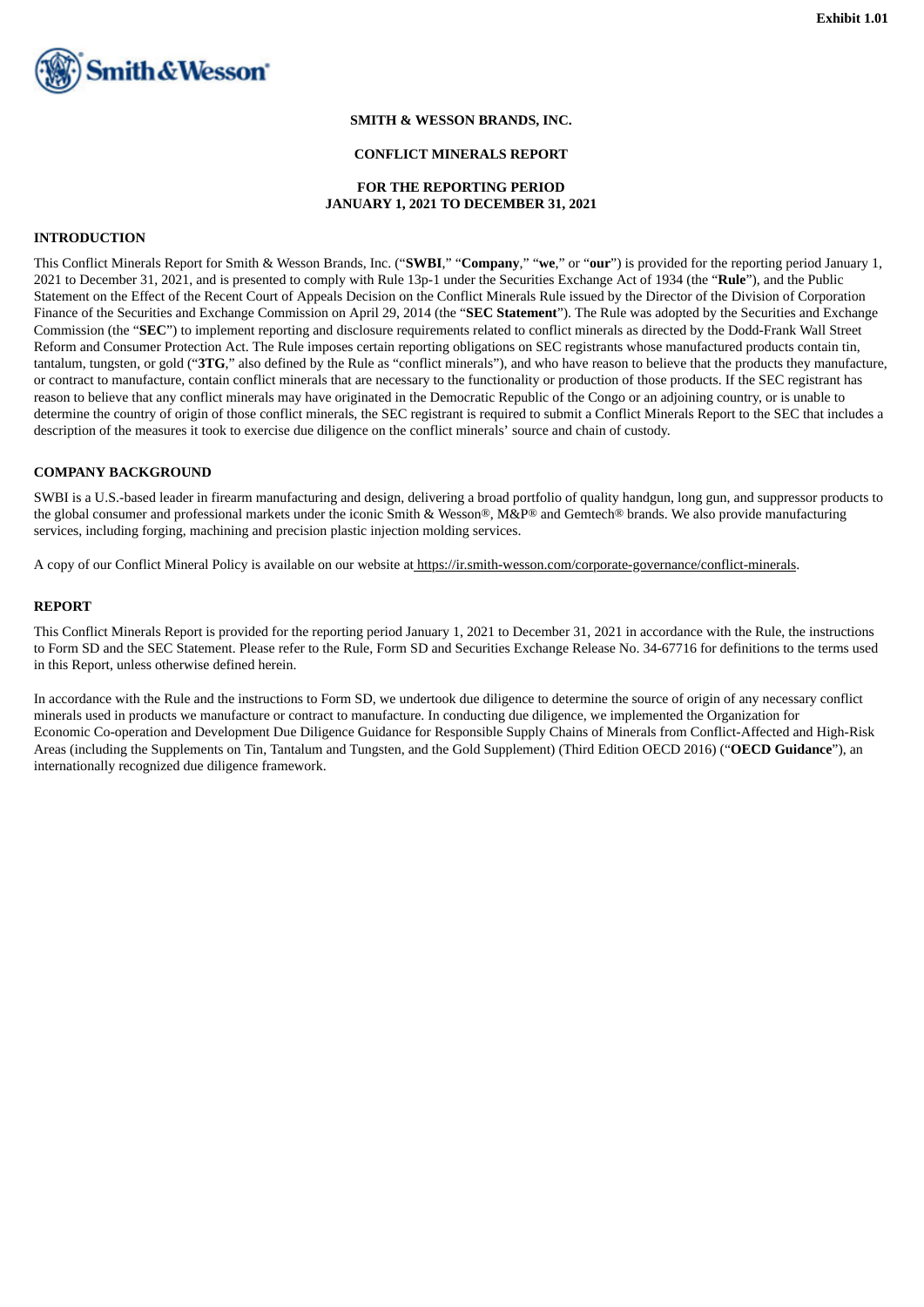# Design of Our Due Diligence Measures

Our conflict minerals due diligence measures have been designed to conform with the OECD Guidance, as applicable, for tin, tantalum, tungsten, gold and downstream companies (as the term is defined in the OECD Guidance), in all material respects. We do not make direct purchases of raw ore or unrefined conflict minerals in the Covered Countries. We designed our due diligence measures to:

- 1. design and implement strategies to determine the presence of conflict minerals in our products;
- 2. establish management systems for supply chain due diligence and reporting compliance;
- 3. identify and assess conflict minerals content in our supply chain;
- 4. identify and mitigate any risk for potential non-compliance with the Rule; and
- 5. report on our conflict minerals supply chain due diligence activities, as required by the Rule.

# Due Diligence Measures Performed

Our due diligence measures for the 2021 reporting period included the following activities:

- 1. We updated our product taxonomy for the products that were subject to reporting in the 2021 reporting period, and reviewed additions with our product managers, engineers, metallurgists and supply chain personnel, to determine which products or components have the possibility of containing necessary conflict minerals.
- 2. We surveyed any suppliers involved with products or components we determined could possibly contain necessary conflict minerals, to ascertain for each of these conflict minerals (i) whether the product or component contained necessary conflict minerals, (ii) the smelter or refiner where it was processed, (iii) its country of origin and (iv) its mine of origin.
- 3. Where possible, we leveraged the due diligence conducted on smelters and refiners by the Responsible Minerals Initiative (the "**RMI**"), and its Responsible Minerals Assurance Process (the "**RMAP**"), by comparing the names of the smelters identified by our suppliers to those identified as compliant in the RMAP. The RMAP uses independent private sector auditors to audit the source, including mines of origin, and chain of custody of the conflict minerals used by smelters and refiners that agree to participate in the RMAP. The smelters and refiners that are found to be RMAP compliant are those for which the independent auditor has verified that the smelter's or refiner's conflict minerals originated from conflict free mines and trading in the Democratic Republic of the Congo or any of its adjoining countries. A list of smelters identified to date, and associated information, is provided as **Attachment A**.

# **Determination; Continuing Mitigation Efforts**

After conducting good faith due diligence on the presence of necessary conflict minerals in certain of our products, we have been unable to identify all smelters, refiners in our supply chain and the ultimate source of origin of such minerals. We are continuing our efforts to identify and mitigate risks in our supply chain and to obtain complete information from our upstream suppliers. Our efforts are necessarily dependent upon the willingness of our supply chain participants to cooperate and assist in this endeavor and there can be no guarantee that we will be able to obtain adequate and reliable information upon which to base our analysis.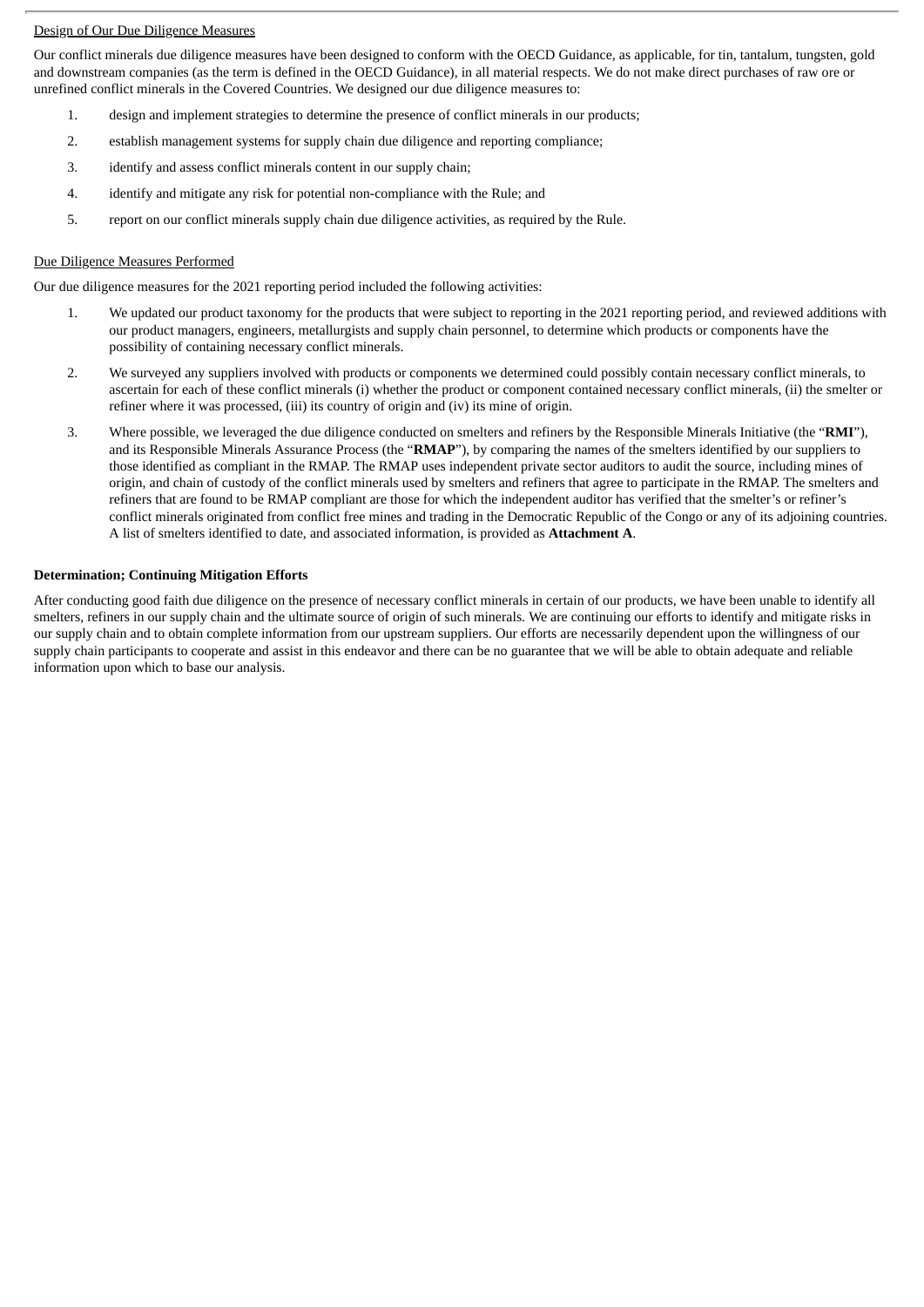#### **Attachment A SMELTER DETAILS**

| <b>Smelter Name</b>                                             | <b>Smelter Country</b>   | 3TG  |
|-----------------------------------------------------------------|--------------------------|------|
| <b>Advanced Chemical Company</b>                                | UNITED STATES OF AMERICA | Gold |
| Agosi AG                                                        | <b>GERMANY</b>           | Gold |
| Aida Chemical Industries Co., Ltd.                              | <b>JAPAN</b>             | Gold |
| <b>Alexy Metals</b>                                             | UNITED STATES OF AMERICA | Gold |
| Almalyk Mining and Metallurgical Complex (AMMC)                 | <b>UZBEKISTAN</b>        | Gold |
| AngloGold Ashanti Corrego do Sitio Mineracao                    | <b>BRAZIL</b>            | Gold |
| Argor-Heraeus S.A.                                              | SWITZERLAND              | Gold |
| Asahi Pretec Corp.                                              | JAPAN                    | Gold |
| Asahi Refining Canada Ltd.                                      | <b>CANADA</b>            | Gold |
| Asahi Refining USA Inc.                                         | UNITED STATES OF AMERICA | Gold |
| Asaka Riken Co., Ltd.                                           | <b>JAPAN</b>             | Gold |
| Atasay Kuyumculuk Sanayi Ve Ticaret A.S.*                       | <b>TURKEY</b>            | Gold |
| Augmont Enterprises Private Limited                             | <b>INDIA</b>             | Gold |
| Aurubis AG                                                      | <b>GERMANY</b>           | Gold |
| Bangko Sentral ng Pilipinas (Central Bank of the Philippines)   | PHILIPPINES              | Gold |
| Boliden AB                                                      | SWEDEN                   | Gold |
| C. Hafner GmbH + Co. KG                                         | <b>GERMANY</b>           | Gold |
| CCR Refinery-Glencore Canada Corporation                        | <b>CANADA</b>            | Gold |
| Cendres + Metaux S.A.                                           | SWITZERLAND              | Gold |
| Chimet S.p.A.                                                   | <b>ITALY</b>             | Gold |
| Daye Non-Ferrous Metals Mining Ltd.*                            | <b>CHINA</b>             | Gold |
| Degussa Sonne / Mond Goldhandel GmbH*                           | <b>GERMANY</b>           | Gold |
| <b>DODUCO Contacts and Refining GmbH</b>                        | <b>GERMANY</b>           | Gold |
| Dowa                                                            | <b>JAPAN</b>             | Gold |
| <b>DSC</b> (Do Sung Corporation)                                | KOREA, REPUBLIC OF       | Gold |
| Eco-System Recycling Co., Ltd. East Plant                       | JAPAN                    | Gold |
| Emerald Jewel Industry India Limited (Unit 1)*                  | <b>INDIA</b>             | Gold |
| Emerald Jewel Industry India Limited (Unit 3)*                  | <b>INDIA</b>             | Gold |
| Emerald Jewel Industry India Limited (Unit 4)*                  | <b>INDIA</b>             | Gold |
| Fidelity Printers and Refiners Ltd.*                            | <b>ZIMBABWE</b>          | Gold |
| Fujairah Gold FZC*                                              | UNITED ARAB EMIRATES     | Gold |
| GCC Gujrat Gold Centre Pvt. Ltd.                                | <b>INDIA</b>             | Gold |
| <b>Geib Refining Corporation</b>                                | UNITED STATES OF AMERICA | Gold |
| Gold Refinery of Zijin Mining Group Co., Ltd.                   | <b>CHINA</b>             | Gold |
| Great Wall Precious Metals Co., Ltd. of CBPM*                   | <b>CHINA</b>             | Gold |
| Guangdong Jinding Gold Limited*                                 | <b>CHINA</b>             | Gold |
| Hangzhou Fuchunjiang Smelting Co., Ltd.*                        | <b>CHINA</b>             | Gold |
| Heimerle + Meule GmbH                                           | <b>GERMANY</b>           | Gold |
| Heraeus Germany GmbH Co. KG                                     | <b>GERMANY</b>           | Gold |
| Heraeus Metals Hong Kong Ltd.                                   | <b>CHINA</b>             | Gold |
| Hunan Chenzhou Mining Co., Ltd.*                                | <b>CHINA</b>             | Gold |
| Hunan Guiyang yinxing Nonferrous Smelting Co., Ltd.*            | <b>CHINA</b>             | Gold |
| HwaSeong CJ CO., LTD.*                                          | KOREA, REPUBLIC OF       | Gold |
| Inner Mongolia Qiankun Gold and Silver Refinery Share Co., Ltd. | <b>CHINA</b>             | Gold |
| International Precious Metal Refiners*                          | UNITED ARAB EMIRATES     | Gold |
| Ishifuku Metal Industry Co., Ltd.                               | <b>JAPAN</b>             | Gold |
| <b>Istanbul Gold Refinery</b>                                   | <b>TURKEY</b>            | Gold |
| Italpreziosi                                                    | <b>ITALY</b>             | Gold |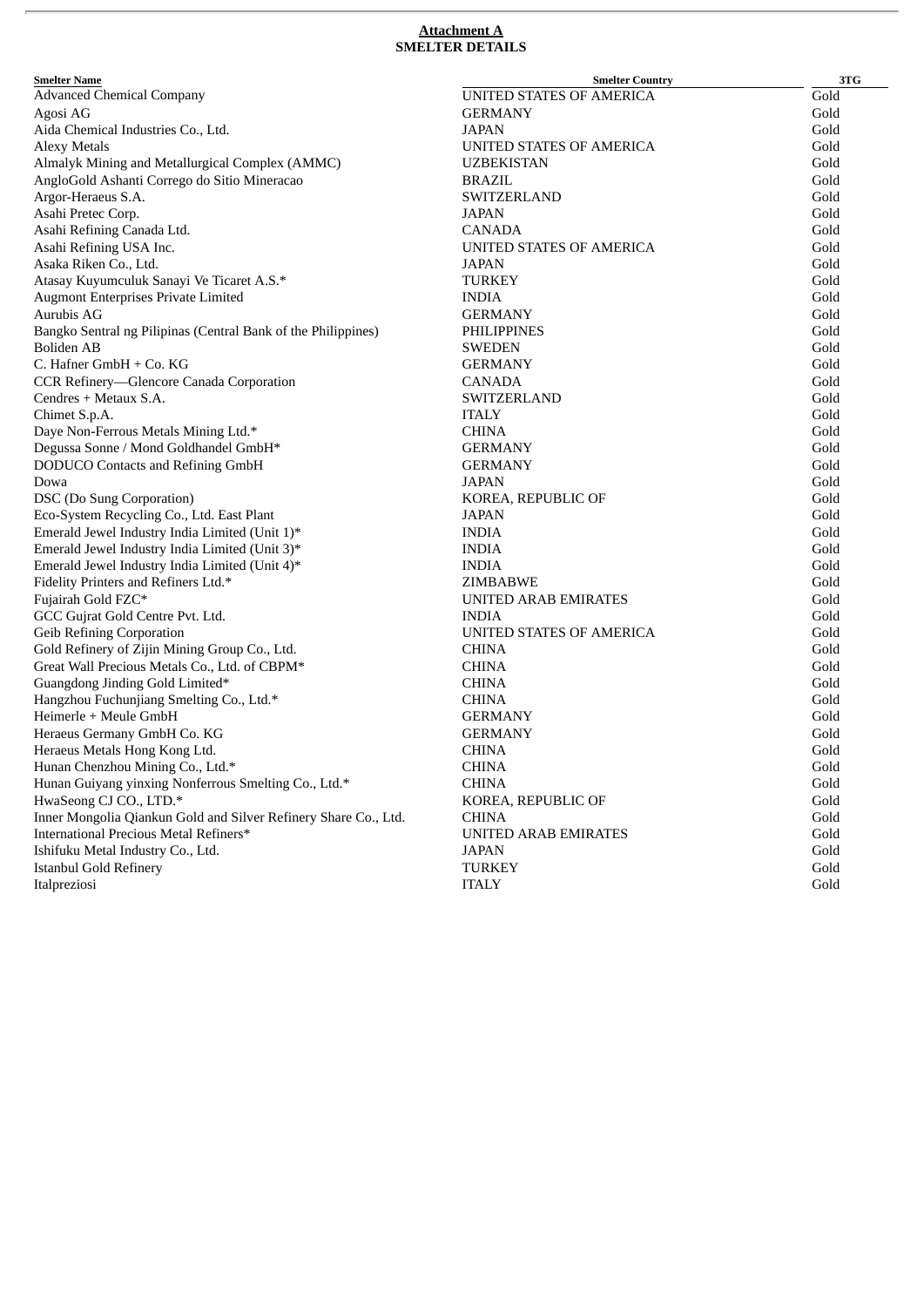| <b>Smelter Name</b>                                           | <b>Smelter Country</b>    | 3TG  |
|---------------------------------------------------------------|---------------------------|------|
| Jiangxi Copper Co., Ltd.                                      | <b>CHINA</b>              | Gold |
| JSC Novosibirsk Refinery*                                     | <b>RUSSIAN FEDERATION</b> | Gold |
| JSC Uralelectromed*                                           | <b>RUSSIAN FEDERATION</b> | Gold |
| JX Nippon Mining & Metals Co., Ltd.                           | JAPAN                     | Gold |
| K.A. Rasmussen*                                               | <b>NORWAY</b>             | Gold |
| Kazakhmys Smelting LLC*                                       | <b>KAZAKHSTAN</b>         | Gold |
| Kazzinc                                                       | KAZAKHSTAN                | Gold |
| Kennecott Utah Copper LLC                                     | UNITED STATES OF AMERICA  | Gold |
| KGHM Polska Miedz Spolka Akcyjna                              | POLAND                    | Gold |
| Kojima Chemicals Co., Ltd.                                    | JAPAN                     | Gold |
| Kyrgyzaltyn JSC*                                              | <b>KYRGYZSTAN</b>         | Gold |
| L'azurde Company For Jewelry*                                 | <b>SAUDI ARABIA</b>       | Gold |
| Lingbao Gold Co., Ltd.*                                       | <b>CHINA</b>              | Gold |
| Lingbao Jinyuan Tonghui Refinery Co., Ltd.*                   | <b>CHINA</b>              | Gold |
| L'Orfebre S.A.                                                | <b>ANDORRA</b>            | Gold |
| LS-NIKKO Copper Inc.                                          | KOREA, REPUBLIC OF        | Gold |
| LT Metal Ltd.                                                 | KOREA, REPUBLIC OF        | Gold |
| Marsam Metals                                                 | <b>BRAZIL</b>             | Gold |
| Materion                                                      | UNITED STATES OF AMERICA  | Gold |
|                                                               | JAPAN                     | Gold |
| Matsuda Sangyo Co., Ltd.                                      |                           |      |
| Metalor Technologies (Hong Kong) Ltd.                         | <b>CHINA</b>              | Gold |
| Metalor Technologies (Singapore) Pte., Ltd.                   | <b>SINGAPORE</b>          | Gold |
| Metalor Technologies (Suzhou) Ltd.                            | <b>CHINA</b>              | Gold |
| Metalor Technologies S.A.                                     | SWITZERLAND               | Gold |
| <b>Metalor USA Refining Corporation</b>                       | UNITED STATES OF AMERICA  | Gold |
| Metalurgica Met-Mex Penoles S.A. De C.V.                      | <b>MEXICO</b>             | Gold |
| Mitsubishi Materials Corporation                              | JAPAN                     | Gold |
| Mitsui Mining and Smelting Co., Ltd.                          | JAPAN                     | Gold |
| Modeltech Sdn Bhd*                                            | <b>MALAYSIA</b>           | Gold |
| Morris and Watson*                                            | <b>NEW ZEALAND</b>        | Gold |
| Moscow Special Alloys Processing Plant*                       | <b>RUSSIAN FEDERATION</b> | Gold |
| Nadir Metal Rafineri San. Ve Tic. A.S.                        | TURKEY                    | Gold |
| Navoi Mining and Metallurgical Combinat                       | <b>UZBEKISTAN</b>         | Gold |
| Nihon Material Co., Ltd.                                      | <b>JAPAN</b>              | Gold |
| Ogussa Osterreichische Gold- und Silber-Scheideanstalt GmbH   | AUSTRIA                   | Gold |
| Ohura Precious Metal Industry Co., Ltd.                       | JAPAN                     | Gold |
| OJSC "The Gulidov Krasnoyarsk Non-Ferrous Metals Plant" (OJSC | <b>RUSSIAN FEDERATION</b> | Gold |
| Krastsvetmet)*                                                |                           |      |
| PAMP S.A.                                                     | <b>SWITZERLAND</b>        | Gold |
| Planta Recuperadora de Metales SpA                            | <b>CHILE</b>              | Gold |
| Prioksky Plant of Non-Ferrous Metals*                         | <b>RUSSIAN FEDERATION</b> | Gold |
| PT Aneka Tambang (Persero) Tbk                                | <b>INDONESIA</b>          | Gold |
| PX Precinox S.A.                                              | <b>SWITZERLAND</b>        | Gold |
| QG Refining, LLC*                                             | UNITED STATES OF AMERICA  | Gold |
| Rand Refinery (Pty) Ltd.                                      | <b>SOUTH AFRICA</b>       | Gold |
| REMONDIS PMR B.V.                                             | <b>NETHERLANDS</b>        | Gold |
| Royal Canadian Mint                                           | CANADA                    | Gold |
| Safimet S.p.A                                                 | <b>ITALY</b>              | Gold |
| SAFINA A.S.                                                   | <b>CZECHIA</b>            | Gold |
| Sai Refinery*                                                 | <b>INDIA</b>              | Gold |
| <b>Samduck Precious Metals</b>                                | KOREA, REPUBLIC OF        | Gold |
| Sancus ZFS (L'Orfebre, SA)                                    | <b>COLOMBIA</b>           | Gold |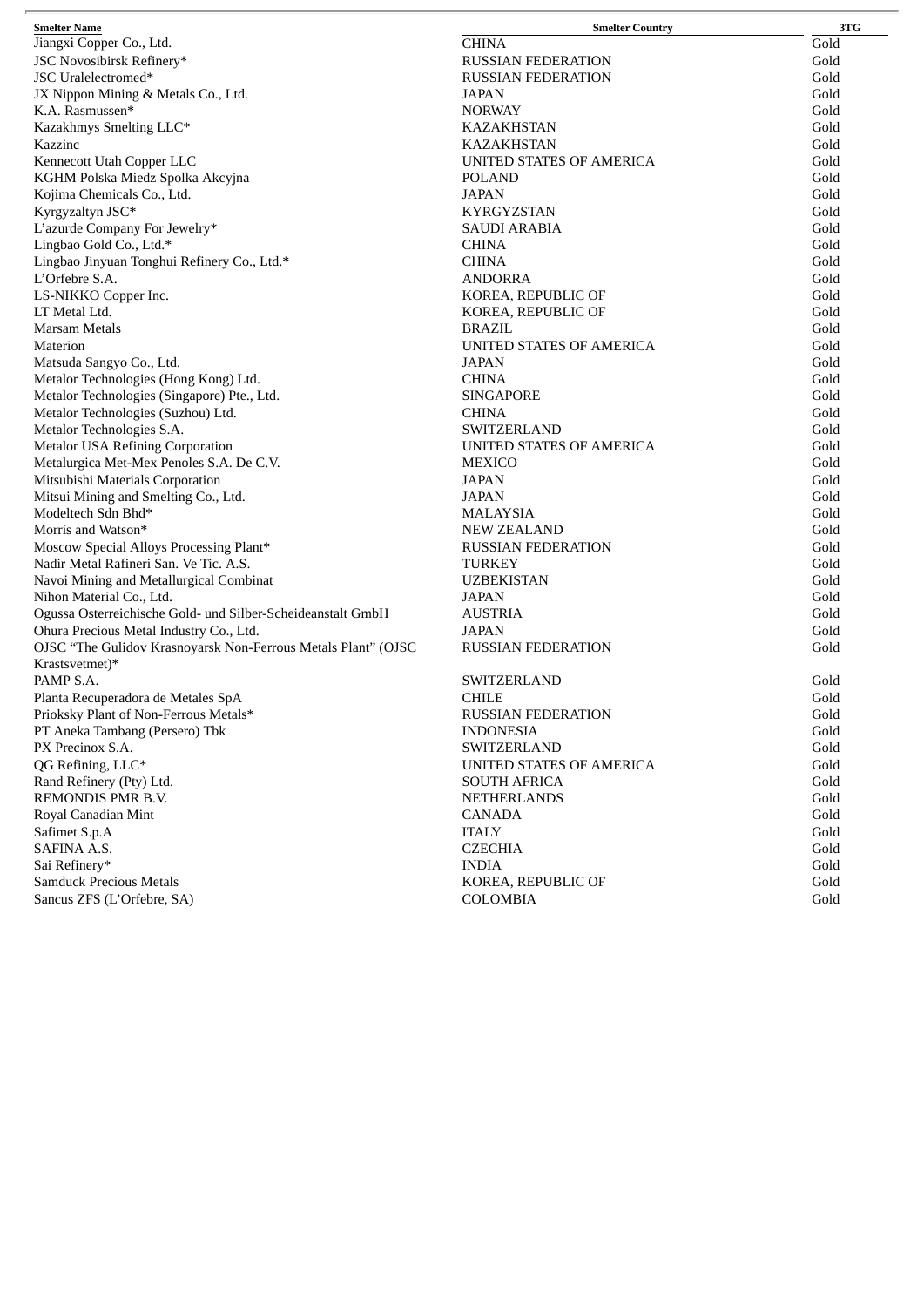| Gold<br><b>GERMANY</b><br>SEMPSA Joyeria Plateria S.A.<br><b>SPAIN</b><br>Gold<br>Shandong Gold Smelting Co., Ltd.<br><b>CHINA</b><br>Gold<br>Shandong Humon Smelting Co., Ltd.*<br><b>CHINA</b><br>Gold<br>Shandong Tiancheng Biological Gold Industrial Co., Ltd.*<br><b>CHINA</b><br>Gold<br>Shandong Zhaojin Gold & Silver Refinery Co., Ltd.<br><b>CHINA</b><br>Gold<br>Sichuan Tianze Precious Metals Co., Ltd.<br><b>CHINA</b><br>Gold<br>SOE Shyolkovsky Factory of Secondary Precious Metals*<br>Gold<br><b>RUSSIAN FEDERATION</b><br>Solar Applied Materials Technology Corp.<br>Gold<br>TAIWAN, PROVINCE OF CHINA<br>Sovereign Metals*<br><b>INDIA</b><br>Gold<br>State Research Institute Center for Physical Sciences and Technology*<br>Gold<br>LITHUANIA<br>Sumitomo Metal Mining Co., Ltd.<br>JAPAN<br>Gold<br>Gold<br>SungEel HiMetal Co., Ltd.<br>KOREA, REPUBLIC OF<br>Gold<br><b>ITALY</b><br>Tanaka Kikinzoku Kogyo K.K.<br>Gold<br>JAPAN<br>Tokuriki Honten Co., Ltd.<br>Gold<br>JAPAN<br>Tongling Nonferrous Metals Group Co., Ltd.*<br><b>CHINA</b><br>Gold<br>TOO Tau-Ken-Altyn<br>Gold<br>KAZAKHSTAN<br><b>Umicore Precious Metals Thailand</b><br><b>THAILAND</b><br>Gold<br>Umicore S.A. Business Unit Precious Metals Refining<br><b>BELGIUM</b><br>Gold<br>Gold<br>United Precious Metal Refining, Inc.<br>UNITED STATES OF AMERICA<br>Gold<br>Valcambi S.A.<br>SWITZERLAND<br>Western Australian Mint (T/a The Perth Mint)<br>Gold<br><b>AUSTRALIA</b><br>WIELAND Edelmetalle GmbH<br>Gold<br><b>GERMANY</b><br>Yamakin Co., Ltd.<br>Gold<br>JAPAN<br>Gold<br>Yokohama Metal Co., Ltd.<br>JAPAN<br>Zhongyuan Gold Smelter of Zhongjin Gold Corporation<br>Gold<br><b>CHINA</b><br><b>AMG Brasil</b><br>Tantalum<br><b>BRAZIL</b><br><b>JAPAN</b><br>Tantalum<br>Asaka Riken Co., Ltd.<br>Changsha South Tantalum Niobium Co., Ltd.<br><b>CHINA</b><br>Tantalum<br>D Block Metals, LLC<br>UNITED STATES OF AMERICA<br>Tantalum<br>Exotech Inc.*<br>Tantalum<br>UNITED STATES OF AMERICA<br>F&X Electro-Materials Ltd.<br><b>CHINA</b><br>Tantalum<br>FIR Metals & Resource Ltd.<br><b>CHINA</b><br>Tantalum<br>Global Advanced Metals Aizu<br>JAPAN<br>Tantalum<br>Global Advanced Metals Boyertown<br>Tantalum<br>UNITED STATES OF AMERICA<br>Guangdong Rising Rare Metals-EO Materials Ltd.<br>Tantalum<br><b>CHINA</b><br>H.C. Starck Hermsdorf GmbH<br>Tantalum<br><b>GERMANY</b><br>UNITED STATES OF AMERICA<br>Tantalum<br><b>CHINA</b><br>Hengyang King Xing Lifeng New Materials Co., Ltd.<br>Tantalum<br>Jiangxi Dinghai Tantalum & Niobium Co., Ltd.<br><b>CHINA</b><br>Tantalum<br>Jiangxi Tuohong New Raw Material<br><b>CHINA</b><br>Tantalum<br>JiuJiang JinXin Nonferrous Metals Co., Ltd.<br><b>CHINA</b><br>Tantalum<br>Jiujiang Tanbre Co., Ltd.<br><b>CHINA</b><br>Tantalum<br>Jiujiang Zhongao Tantalum & Niobium Co., Ltd.<br><b>CHINA</b><br>Tantalum<br><b>KEMET</b> de Mexico<br><b>MEXICO</b><br>Tantalum<br><b>Meta Materials</b><br>Tantalum<br>NORTH MACEDONIA, REPUBLIC OF<br>Metallurgical Products India Pvt., Ltd.<br>Tantalum<br><b>INDIA</b><br>Mineracao Taboca S.A.<br><b>BRAZIL</b><br>Tantalum<br>Mitsui Mining and Smelting Co., Ltd.<br><b>JAPAN</b><br>Tantalum<br>Ningxia Orient Tantalum Industry Co., Ltd.<br><b>CHINA</b><br>Tantalum<br>NPM Silmet AS<br><b>ESTONIA</b><br>Tantalum | <b>Smelter Name</b>       | <b>Smelter Country</b> | 3TG |
|-----------------------------------------------------------------------------------------------------------------------------------------------------------------------------------------------------------------------------------------------------------------------------------------------------------------------------------------------------------------------------------------------------------------------------------------------------------------------------------------------------------------------------------------------------------------------------------------------------------------------------------------------------------------------------------------------------------------------------------------------------------------------------------------------------------------------------------------------------------------------------------------------------------------------------------------------------------------------------------------------------------------------------------------------------------------------------------------------------------------------------------------------------------------------------------------------------------------------------------------------------------------------------------------------------------------------------------------------------------------------------------------------------------------------------------------------------------------------------------------------------------------------------------------------------------------------------------------------------------------------------------------------------------------------------------------------------------------------------------------------------------------------------------------------------------------------------------------------------------------------------------------------------------------------------------------------------------------------------------------------------------------------------------------------------------------------------------------------------------------------------------------------------------------------------------------------------------------------------------------------------------------------------------------------------------------------------------------------------------------------------------------------------------------------------------------------------------------------------------------------------------------------------------------------------------------------------------------------------------------------------------------------------------------------------------------------------------------------------------------------------------------------------------------------------------------------------------------------------------------------------------------------------------------------------------------------------------------------------------------------------------------------------------------------------------------------------------------------------------------------------------------------------------------------------------------------------------------------------------------------------------------------------------------------------------------------------------------------------------------|---------------------------|------------------------|-----|
|                                                                                                                                                                                                                                                                                                                                                                                                                                                                                                                                                                                                                                                                                                                                                                                                                                                                                                                                                                                                                                                                                                                                                                                                                                                                                                                                                                                                                                                                                                                                                                                                                                                                                                                                                                                                                                                                                                                                                                                                                                                                                                                                                                                                                                                                                                                                                                                                                                                                                                                                                                                                                                                                                                                                                                                                                                                                                                                                                                                                                                                                                                                                                                                                                                                                                                                                                                 | SAXONIA Edelmetalle GmbH* |                        |     |
|                                                                                                                                                                                                                                                                                                                                                                                                                                                                                                                                                                                                                                                                                                                                                                                                                                                                                                                                                                                                                                                                                                                                                                                                                                                                                                                                                                                                                                                                                                                                                                                                                                                                                                                                                                                                                                                                                                                                                                                                                                                                                                                                                                                                                                                                                                                                                                                                                                                                                                                                                                                                                                                                                                                                                                                                                                                                                                                                                                                                                                                                                                                                                                                                                                                                                                                                                                 |                           |                        |     |
|                                                                                                                                                                                                                                                                                                                                                                                                                                                                                                                                                                                                                                                                                                                                                                                                                                                                                                                                                                                                                                                                                                                                                                                                                                                                                                                                                                                                                                                                                                                                                                                                                                                                                                                                                                                                                                                                                                                                                                                                                                                                                                                                                                                                                                                                                                                                                                                                                                                                                                                                                                                                                                                                                                                                                                                                                                                                                                                                                                                                                                                                                                                                                                                                                                                                                                                                                                 |                           |                        |     |
|                                                                                                                                                                                                                                                                                                                                                                                                                                                                                                                                                                                                                                                                                                                                                                                                                                                                                                                                                                                                                                                                                                                                                                                                                                                                                                                                                                                                                                                                                                                                                                                                                                                                                                                                                                                                                                                                                                                                                                                                                                                                                                                                                                                                                                                                                                                                                                                                                                                                                                                                                                                                                                                                                                                                                                                                                                                                                                                                                                                                                                                                                                                                                                                                                                                                                                                                                                 |                           |                        |     |
|                                                                                                                                                                                                                                                                                                                                                                                                                                                                                                                                                                                                                                                                                                                                                                                                                                                                                                                                                                                                                                                                                                                                                                                                                                                                                                                                                                                                                                                                                                                                                                                                                                                                                                                                                                                                                                                                                                                                                                                                                                                                                                                                                                                                                                                                                                                                                                                                                                                                                                                                                                                                                                                                                                                                                                                                                                                                                                                                                                                                                                                                                                                                                                                                                                                                                                                                                                 |                           |                        |     |
|                                                                                                                                                                                                                                                                                                                                                                                                                                                                                                                                                                                                                                                                                                                                                                                                                                                                                                                                                                                                                                                                                                                                                                                                                                                                                                                                                                                                                                                                                                                                                                                                                                                                                                                                                                                                                                                                                                                                                                                                                                                                                                                                                                                                                                                                                                                                                                                                                                                                                                                                                                                                                                                                                                                                                                                                                                                                                                                                                                                                                                                                                                                                                                                                                                                                                                                                                                 |                           |                        |     |
|                                                                                                                                                                                                                                                                                                                                                                                                                                                                                                                                                                                                                                                                                                                                                                                                                                                                                                                                                                                                                                                                                                                                                                                                                                                                                                                                                                                                                                                                                                                                                                                                                                                                                                                                                                                                                                                                                                                                                                                                                                                                                                                                                                                                                                                                                                                                                                                                                                                                                                                                                                                                                                                                                                                                                                                                                                                                                                                                                                                                                                                                                                                                                                                                                                                                                                                                                                 |                           |                        |     |
|                                                                                                                                                                                                                                                                                                                                                                                                                                                                                                                                                                                                                                                                                                                                                                                                                                                                                                                                                                                                                                                                                                                                                                                                                                                                                                                                                                                                                                                                                                                                                                                                                                                                                                                                                                                                                                                                                                                                                                                                                                                                                                                                                                                                                                                                                                                                                                                                                                                                                                                                                                                                                                                                                                                                                                                                                                                                                                                                                                                                                                                                                                                                                                                                                                                                                                                                                                 |                           |                        |     |
|                                                                                                                                                                                                                                                                                                                                                                                                                                                                                                                                                                                                                                                                                                                                                                                                                                                                                                                                                                                                                                                                                                                                                                                                                                                                                                                                                                                                                                                                                                                                                                                                                                                                                                                                                                                                                                                                                                                                                                                                                                                                                                                                                                                                                                                                                                                                                                                                                                                                                                                                                                                                                                                                                                                                                                                                                                                                                                                                                                                                                                                                                                                                                                                                                                                                                                                                                                 |                           |                        |     |
|                                                                                                                                                                                                                                                                                                                                                                                                                                                                                                                                                                                                                                                                                                                                                                                                                                                                                                                                                                                                                                                                                                                                                                                                                                                                                                                                                                                                                                                                                                                                                                                                                                                                                                                                                                                                                                                                                                                                                                                                                                                                                                                                                                                                                                                                                                                                                                                                                                                                                                                                                                                                                                                                                                                                                                                                                                                                                                                                                                                                                                                                                                                                                                                                                                                                                                                                                                 |                           |                        |     |
|                                                                                                                                                                                                                                                                                                                                                                                                                                                                                                                                                                                                                                                                                                                                                                                                                                                                                                                                                                                                                                                                                                                                                                                                                                                                                                                                                                                                                                                                                                                                                                                                                                                                                                                                                                                                                                                                                                                                                                                                                                                                                                                                                                                                                                                                                                                                                                                                                                                                                                                                                                                                                                                                                                                                                                                                                                                                                                                                                                                                                                                                                                                                                                                                                                                                                                                                                                 |                           |                        |     |
|                                                                                                                                                                                                                                                                                                                                                                                                                                                                                                                                                                                                                                                                                                                                                                                                                                                                                                                                                                                                                                                                                                                                                                                                                                                                                                                                                                                                                                                                                                                                                                                                                                                                                                                                                                                                                                                                                                                                                                                                                                                                                                                                                                                                                                                                                                                                                                                                                                                                                                                                                                                                                                                                                                                                                                                                                                                                                                                                                                                                                                                                                                                                                                                                                                                                                                                                                                 |                           |                        |     |
|                                                                                                                                                                                                                                                                                                                                                                                                                                                                                                                                                                                                                                                                                                                                                                                                                                                                                                                                                                                                                                                                                                                                                                                                                                                                                                                                                                                                                                                                                                                                                                                                                                                                                                                                                                                                                                                                                                                                                                                                                                                                                                                                                                                                                                                                                                                                                                                                                                                                                                                                                                                                                                                                                                                                                                                                                                                                                                                                                                                                                                                                                                                                                                                                                                                                                                                                                                 |                           |                        |     |
|                                                                                                                                                                                                                                                                                                                                                                                                                                                                                                                                                                                                                                                                                                                                                                                                                                                                                                                                                                                                                                                                                                                                                                                                                                                                                                                                                                                                                                                                                                                                                                                                                                                                                                                                                                                                                                                                                                                                                                                                                                                                                                                                                                                                                                                                                                                                                                                                                                                                                                                                                                                                                                                                                                                                                                                                                                                                                                                                                                                                                                                                                                                                                                                                                                                                                                                                                                 | T.C.A S.p.A               |                        |     |
|                                                                                                                                                                                                                                                                                                                                                                                                                                                                                                                                                                                                                                                                                                                                                                                                                                                                                                                                                                                                                                                                                                                                                                                                                                                                                                                                                                                                                                                                                                                                                                                                                                                                                                                                                                                                                                                                                                                                                                                                                                                                                                                                                                                                                                                                                                                                                                                                                                                                                                                                                                                                                                                                                                                                                                                                                                                                                                                                                                                                                                                                                                                                                                                                                                                                                                                                                                 |                           |                        |     |
|                                                                                                                                                                                                                                                                                                                                                                                                                                                                                                                                                                                                                                                                                                                                                                                                                                                                                                                                                                                                                                                                                                                                                                                                                                                                                                                                                                                                                                                                                                                                                                                                                                                                                                                                                                                                                                                                                                                                                                                                                                                                                                                                                                                                                                                                                                                                                                                                                                                                                                                                                                                                                                                                                                                                                                                                                                                                                                                                                                                                                                                                                                                                                                                                                                                                                                                                                                 |                           |                        |     |
|                                                                                                                                                                                                                                                                                                                                                                                                                                                                                                                                                                                                                                                                                                                                                                                                                                                                                                                                                                                                                                                                                                                                                                                                                                                                                                                                                                                                                                                                                                                                                                                                                                                                                                                                                                                                                                                                                                                                                                                                                                                                                                                                                                                                                                                                                                                                                                                                                                                                                                                                                                                                                                                                                                                                                                                                                                                                                                                                                                                                                                                                                                                                                                                                                                                                                                                                                                 |                           |                        |     |
|                                                                                                                                                                                                                                                                                                                                                                                                                                                                                                                                                                                                                                                                                                                                                                                                                                                                                                                                                                                                                                                                                                                                                                                                                                                                                                                                                                                                                                                                                                                                                                                                                                                                                                                                                                                                                                                                                                                                                                                                                                                                                                                                                                                                                                                                                                                                                                                                                                                                                                                                                                                                                                                                                                                                                                                                                                                                                                                                                                                                                                                                                                                                                                                                                                                                                                                                                                 |                           |                        |     |
|                                                                                                                                                                                                                                                                                                                                                                                                                                                                                                                                                                                                                                                                                                                                                                                                                                                                                                                                                                                                                                                                                                                                                                                                                                                                                                                                                                                                                                                                                                                                                                                                                                                                                                                                                                                                                                                                                                                                                                                                                                                                                                                                                                                                                                                                                                                                                                                                                                                                                                                                                                                                                                                                                                                                                                                                                                                                                                                                                                                                                                                                                                                                                                                                                                                                                                                                                                 |                           |                        |     |
|                                                                                                                                                                                                                                                                                                                                                                                                                                                                                                                                                                                                                                                                                                                                                                                                                                                                                                                                                                                                                                                                                                                                                                                                                                                                                                                                                                                                                                                                                                                                                                                                                                                                                                                                                                                                                                                                                                                                                                                                                                                                                                                                                                                                                                                                                                                                                                                                                                                                                                                                                                                                                                                                                                                                                                                                                                                                                                                                                                                                                                                                                                                                                                                                                                                                                                                                                                 |                           |                        |     |
|                                                                                                                                                                                                                                                                                                                                                                                                                                                                                                                                                                                                                                                                                                                                                                                                                                                                                                                                                                                                                                                                                                                                                                                                                                                                                                                                                                                                                                                                                                                                                                                                                                                                                                                                                                                                                                                                                                                                                                                                                                                                                                                                                                                                                                                                                                                                                                                                                                                                                                                                                                                                                                                                                                                                                                                                                                                                                                                                                                                                                                                                                                                                                                                                                                                                                                                                                                 |                           |                        |     |
|                                                                                                                                                                                                                                                                                                                                                                                                                                                                                                                                                                                                                                                                                                                                                                                                                                                                                                                                                                                                                                                                                                                                                                                                                                                                                                                                                                                                                                                                                                                                                                                                                                                                                                                                                                                                                                                                                                                                                                                                                                                                                                                                                                                                                                                                                                                                                                                                                                                                                                                                                                                                                                                                                                                                                                                                                                                                                                                                                                                                                                                                                                                                                                                                                                                                                                                                                                 |                           |                        |     |
|                                                                                                                                                                                                                                                                                                                                                                                                                                                                                                                                                                                                                                                                                                                                                                                                                                                                                                                                                                                                                                                                                                                                                                                                                                                                                                                                                                                                                                                                                                                                                                                                                                                                                                                                                                                                                                                                                                                                                                                                                                                                                                                                                                                                                                                                                                                                                                                                                                                                                                                                                                                                                                                                                                                                                                                                                                                                                                                                                                                                                                                                                                                                                                                                                                                                                                                                                                 |                           |                        |     |
|                                                                                                                                                                                                                                                                                                                                                                                                                                                                                                                                                                                                                                                                                                                                                                                                                                                                                                                                                                                                                                                                                                                                                                                                                                                                                                                                                                                                                                                                                                                                                                                                                                                                                                                                                                                                                                                                                                                                                                                                                                                                                                                                                                                                                                                                                                                                                                                                                                                                                                                                                                                                                                                                                                                                                                                                                                                                                                                                                                                                                                                                                                                                                                                                                                                                                                                                                                 |                           |                        |     |
|                                                                                                                                                                                                                                                                                                                                                                                                                                                                                                                                                                                                                                                                                                                                                                                                                                                                                                                                                                                                                                                                                                                                                                                                                                                                                                                                                                                                                                                                                                                                                                                                                                                                                                                                                                                                                                                                                                                                                                                                                                                                                                                                                                                                                                                                                                                                                                                                                                                                                                                                                                                                                                                                                                                                                                                                                                                                                                                                                                                                                                                                                                                                                                                                                                                                                                                                                                 |                           |                        |     |
|                                                                                                                                                                                                                                                                                                                                                                                                                                                                                                                                                                                                                                                                                                                                                                                                                                                                                                                                                                                                                                                                                                                                                                                                                                                                                                                                                                                                                                                                                                                                                                                                                                                                                                                                                                                                                                                                                                                                                                                                                                                                                                                                                                                                                                                                                                                                                                                                                                                                                                                                                                                                                                                                                                                                                                                                                                                                                                                                                                                                                                                                                                                                                                                                                                                                                                                                                                 |                           |                        |     |
|                                                                                                                                                                                                                                                                                                                                                                                                                                                                                                                                                                                                                                                                                                                                                                                                                                                                                                                                                                                                                                                                                                                                                                                                                                                                                                                                                                                                                                                                                                                                                                                                                                                                                                                                                                                                                                                                                                                                                                                                                                                                                                                                                                                                                                                                                                                                                                                                                                                                                                                                                                                                                                                                                                                                                                                                                                                                                                                                                                                                                                                                                                                                                                                                                                                                                                                                                                 |                           |                        |     |
|                                                                                                                                                                                                                                                                                                                                                                                                                                                                                                                                                                                                                                                                                                                                                                                                                                                                                                                                                                                                                                                                                                                                                                                                                                                                                                                                                                                                                                                                                                                                                                                                                                                                                                                                                                                                                                                                                                                                                                                                                                                                                                                                                                                                                                                                                                                                                                                                                                                                                                                                                                                                                                                                                                                                                                                                                                                                                                                                                                                                                                                                                                                                                                                                                                                                                                                                                                 |                           |                        |     |
|                                                                                                                                                                                                                                                                                                                                                                                                                                                                                                                                                                                                                                                                                                                                                                                                                                                                                                                                                                                                                                                                                                                                                                                                                                                                                                                                                                                                                                                                                                                                                                                                                                                                                                                                                                                                                                                                                                                                                                                                                                                                                                                                                                                                                                                                                                                                                                                                                                                                                                                                                                                                                                                                                                                                                                                                                                                                                                                                                                                                                                                                                                                                                                                                                                                                                                                                                                 |                           |                        |     |
|                                                                                                                                                                                                                                                                                                                                                                                                                                                                                                                                                                                                                                                                                                                                                                                                                                                                                                                                                                                                                                                                                                                                                                                                                                                                                                                                                                                                                                                                                                                                                                                                                                                                                                                                                                                                                                                                                                                                                                                                                                                                                                                                                                                                                                                                                                                                                                                                                                                                                                                                                                                                                                                                                                                                                                                                                                                                                                                                                                                                                                                                                                                                                                                                                                                                                                                                                                 |                           |                        |     |
|                                                                                                                                                                                                                                                                                                                                                                                                                                                                                                                                                                                                                                                                                                                                                                                                                                                                                                                                                                                                                                                                                                                                                                                                                                                                                                                                                                                                                                                                                                                                                                                                                                                                                                                                                                                                                                                                                                                                                                                                                                                                                                                                                                                                                                                                                                                                                                                                                                                                                                                                                                                                                                                                                                                                                                                                                                                                                                                                                                                                                                                                                                                                                                                                                                                                                                                                                                 |                           |                        |     |
|                                                                                                                                                                                                                                                                                                                                                                                                                                                                                                                                                                                                                                                                                                                                                                                                                                                                                                                                                                                                                                                                                                                                                                                                                                                                                                                                                                                                                                                                                                                                                                                                                                                                                                                                                                                                                                                                                                                                                                                                                                                                                                                                                                                                                                                                                                                                                                                                                                                                                                                                                                                                                                                                                                                                                                                                                                                                                                                                                                                                                                                                                                                                                                                                                                                                                                                                                                 |                           |                        |     |
|                                                                                                                                                                                                                                                                                                                                                                                                                                                                                                                                                                                                                                                                                                                                                                                                                                                                                                                                                                                                                                                                                                                                                                                                                                                                                                                                                                                                                                                                                                                                                                                                                                                                                                                                                                                                                                                                                                                                                                                                                                                                                                                                                                                                                                                                                                                                                                                                                                                                                                                                                                                                                                                                                                                                                                                                                                                                                                                                                                                                                                                                                                                                                                                                                                                                                                                                                                 |                           |                        |     |
|                                                                                                                                                                                                                                                                                                                                                                                                                                                                                                                                                                                                                                                                                                                                                                                                                                                                                                                                                                                                                                                                                                                                                                                                                                                                                                                                                                                                                                                                                                                                                                                                                                                                                                                                                                                                                                                                                                                                                                                                                                                                                                                                                                                                                                                                                                                                                                                                                                                                                                                                                                                                                                                                                                                                                                                                                                                                                                                                                                                                                                                                                                                                                                                                                                                                                                                                                                 |                           |                        |     |
|                                                                                                                                                                                                                                                                                                                                                                                                                                                                                                                                                                                                                                                                                                                                                                                                                                                                                                                                                                                                                                                                                                                                                                                                                                                                                                                                                                                                                                                                                                                                                                                                                                                                                                                                                                                                                                                                                                                                                                                                                                                                                                                                                                                                                                                                                                                                                                                                                                                                                                                                                                                                                                                                                                                                                                                                                                                                                                                                                                                                                                                                                                                                                                                                                                                                                                                                                                 |                           |                        |     |
|                                                                                                                                                                                                                                                                                                                                                                                                                                                                                                                                                                                                                                                                                                                                                                                                                                                                                                                                                                                                                                                                                                                                                                                                                                                                                                                                                                                                                                                                                                                                                                                                                                                                                                                                                                                                                                                                                                                                                                                                                                                                                                                                                                                                                                                                                                                                                                                                                                                                                                                                                                                                                                                                                                                                                                                                                                                                                                                                                                                                                                                                                                                                                                                                                                                                                                                                                                 |                           |                        |     |
|                                                                                                                                                                                                                                                                                                                                                                                                                                                                                                                                                                                                                                                                                                                                                                                                                                                                                                                                                                                                                                                                                                                                                                                                                                                                                                                                                                                                                                                                                                                                                                                                                                                                                                                                                                                                                                                                                                                                                                                                                                                                                                                                                                                                                                                                                                                                                                                                                                                                                                                                                                                                                                                                                                                                                                                                                                                                                                                                                                                                                                                                                                                                                                                                                                                                                                                                                                 |                           |                        |     |
|                                                                                                                                                                                                                                                                                                                                                                                                                                                                                                                                                                                                                                                                                                                                                                                                                                                                                                                                                                                                                                                                                                                                                                                                                                                                                                                                                                                                                                                                                                                                                                                                                                                                                                                                                                                                                                                                                                                                                                                                                                                                                                                                                                                                                                                                                                                                                                                                                                                                                                                                                                                                                                                                                                                                                                                                                                                                                                                                                                                                                                                                                                                                                                                                                                                                                                                                                                 |                           |                        |     |
|                                                                                                                                                                                                                                                                                                                                                                                                                                                                                                                                                                                                                                                                                                                                                                                                                                                                                                                                                                                                                                                                                                                                                                                                                                                                                                                                                                                                                                                                                                                                                                                                                                                                                                                                                                                                                                                                                                                                                                                                                                                                                                                                                                                                                                                                                                                                                                                                                                                                                                                                                                                                                                                                                                                                                                                                                                                                                                                                                                                                                                                                                                                                                                                                                                                                                                                                                                 | H.C. Starck Inc.          |                        |     |
|                                                                                                                                                                                                                                                                                                                                                                                                                                                                                                                                                                                                                                                                                                                                                                                                                                                                                                                                                                                                                                                                                                                                                                                                                                                                                                                                                                                                                                                                                                                                                                                                                                                                                                                                                                                                                                                                                                                                                                                                                                                                                                                                                                                                                                                                                                                                                                                                                                                                                                                                                                                                                                                                                                                                                                                                                                                                                                                                                                                                                                                                                                                                                                                                                                                                                                                                                                 |                           |                        |     |
|                                                                                                                                                                                                                                                                                                                                                                                                                                                                                                                                                                                                                                                                                                                                                                                                                                                                                                                                                                                                                                                                                                                                                                                                                                                                                                                                                                                                                                                                                                                                                                                                                                                                                                                                                                                                                                                                                                                                                                                                                                                                                                                                                                                                                                                                                                                                                                                                                                                                                                                                                                                                                                                                                                                                                                                                                                                                                                                                                                                                                                                                                                                                                                                                                                                                                                                                                                 |                           |                        |     |
|                                                                                                                                                                                                                                                                                                                                                                                                                                                                                                                                                                                                                                                                                                                                                                                                                                                                                                                                                                                                                                                                                                                                                                                                                                                                                                                                                                                                                                                                                                                                                                                                                                                                                                                                                                                                                                                                                                                                                                                                                                                                                                                                                                                                                                                                                                                                                                                                                                                                                                                                                                                                                                                                                                                                                                                                                                                                                                                                                                                                                                                                                                                                                                                                                                                                                                                                                                 |                           |                        |     |
|                                                                                                                                                                                                                                                                                                                                                                                                                                                                                                                                                                                                                                                                                                                                                                                                                                                                                                                                                                                                                                                                                                                                                                                                                                                                                                                                                                                                                                                                                                                                                                                                                                                                                                                                                                                                                                                                                                                                                                                                                                                                                                                                                                                                                                                                                                                                                                                                                                                                                                                                                                                                                                                                                                                                                                                                                                                                                                                                                                                                                                                                                                                                                                                                                                                                                                                                                                 |                           |                        |     |
|                                                                                                                                                                                                                                                                                                                                                                                                                                                                                                                                                                                                                                                                                                                                                                                                                                                                                                                                                                                                                                                                                                                                                                                                                                                                                                                                                                                                                                                                                                                                                                                                                                                                                                                                                                                                                                                                                                                                                                                                                                                                                                                                                                                                                                                                                                                                                                                                                                                                                                                                                                                                                                                                                                                                                                                                                                                                                                                                                                                                                                                                                                                                                                                                                                                                                                                                                                 |                           |                        |     |
|                                                                                                                                                                                                                                                                                                                                                                                                                                                                                                                                                                                                                                                                                                                                                                                                                                                                                                                                                                                                                                                                                                                                                                                                                                                                                                                                                                                                                                                                                                                                                                                                                                                                                                                                                                                                                                                                                                                                                                                                                                                                                                                                                                                                                                                                                                                                                                                                                                                                                                                                                                                                                                                                                                                                                                                                                                                                                                                                                                                                                                                                                                                                                                                                                                                                                                                                                                 |                           |                        |     |
|                                                                                                                                                                                                                                                                                                                                                                                                                                                                                                                                                                                                                                                                                                                                                                                                                                                                                                                                                                                                                                                                                                                                                                                                                                                                                                                                                                                                                                                                                                                                                                                                                                                                                                                                                                                                                                                                                                                                                                                                                                                                                                                                                                                                                                                                                                                                                                                                                                                                                                                                                                                                                                                                                                                                                                                                                                                                                                                                                                                                                                                                                                                                                                                                                                                                                                                                                                 |                           |                        |     |
|                                                                                                                                                                                                                                                                                                                                                                                                                                                                                                                                                                                                                                                                                                                                                                                                                                                                                                                                                                                                                                                                                                                                                                                                                                                                                                                                                                                                                                                                                                                                                                                                                                                                                                                                                                                                                                                                                                                                                                                                                                                                                                                                                                                                                                                                                                                                                                                                                                                                                                                                                                                                                                                                                                                                                                                                                                                                                                                                                                                                                                                                                                                                                                                                                                                                                                                                                                 |                           |                        |     |
|                                                                                                                                                                                                                                                                                                                                                                                                                                                                                                                                                                                                                                                                                                                                                                                                                                                                                                                                                                                                                                                                                                                                                                                                                                                                                                                                                                                                                                                                                                                                                                                                                                                                                                                                                                                                                                                                                                                                                                                                                                                                                                                                                                                                                                                                                                                                                                                                                                                                                                                                                                                                                                                                                                                                                                                                                                                                                                                                                                                                                                                                                                                                                                                                                                                                                                                                                                 |                           |                        |     |
|                                                                                                                                                                                                                                                                                                                                                                                                                                                                                                                                                                                                                                                                                                                                                                                                                                                                                                                                                                                                                                                                                                                                                                                                                                                                                                                                                                                                                                                                                                                                                                                                                                                                                                                                                                                                                                                                                                                                                                                                                                                                                                                                                                                                                                                                                                                                                                                                                                                                                                                                                                                                                                                                                                                                                                                                                                                                                                                                                                                                                                                                                                                                                                                                                                                                                                                                                                 |                           |                        |     |
|                                                                                                                                                                                                                                                                                                                                                                                                                                                                                                                                                                                                                                                                                                                                                                                                                                                                                                                                                                                                                                                                                                                                                                                                                                                                                                                                                                                                                                                                                                                                                                                                                                                                                                                                                                                                                                                                                                                                                                                                                                                                                                                                                                                                                                                                                                                                                                                                                                                                                                                                                                                                                                                                                                                                                                                                                                                                                                                                                                                                                                                                                                                                                                                                                                                                                                                                                                 |                           |                        |     |
|                                                                                                                                                                                                                                                                                                                                                                                                                                                                                                                                                                                                                                                                                                                                                                                                                                                                                                                                                                                                                                                                                                                                                                                                                                                                                                                                                                                                                                                                                                                                                                                                                                                                                                                                                                                                                                                                                                                                                                                                                                                                                                                                                                                                                                                                                                                                                                                                                                                                                                                                                                                                                                                                                                                                                                                                                                                                                                                                                                                                                                                                                                                                                                                                                                                                                                                                                                 |                           |                        |     |
|                                                                                                                                                                                                                                                                                                                                                                                                                                                                                                                                                                                                                                                                                                                                                                                                                                                                                                                                                                                                                                                                                                                                                                                                                                                                                                                                                                                                                                                                                                                                                                                                                                                                                                                                                                                                                                                                                                                                                                                                                                                                                                                                                                                                                                                                                                                                                                                                                                                                                                                                                                                                                                                                                                                                                                                                                                                                                                                                                                                                                                                                                                                                                                                                                                                                                                                                                                 |                           |                        |     |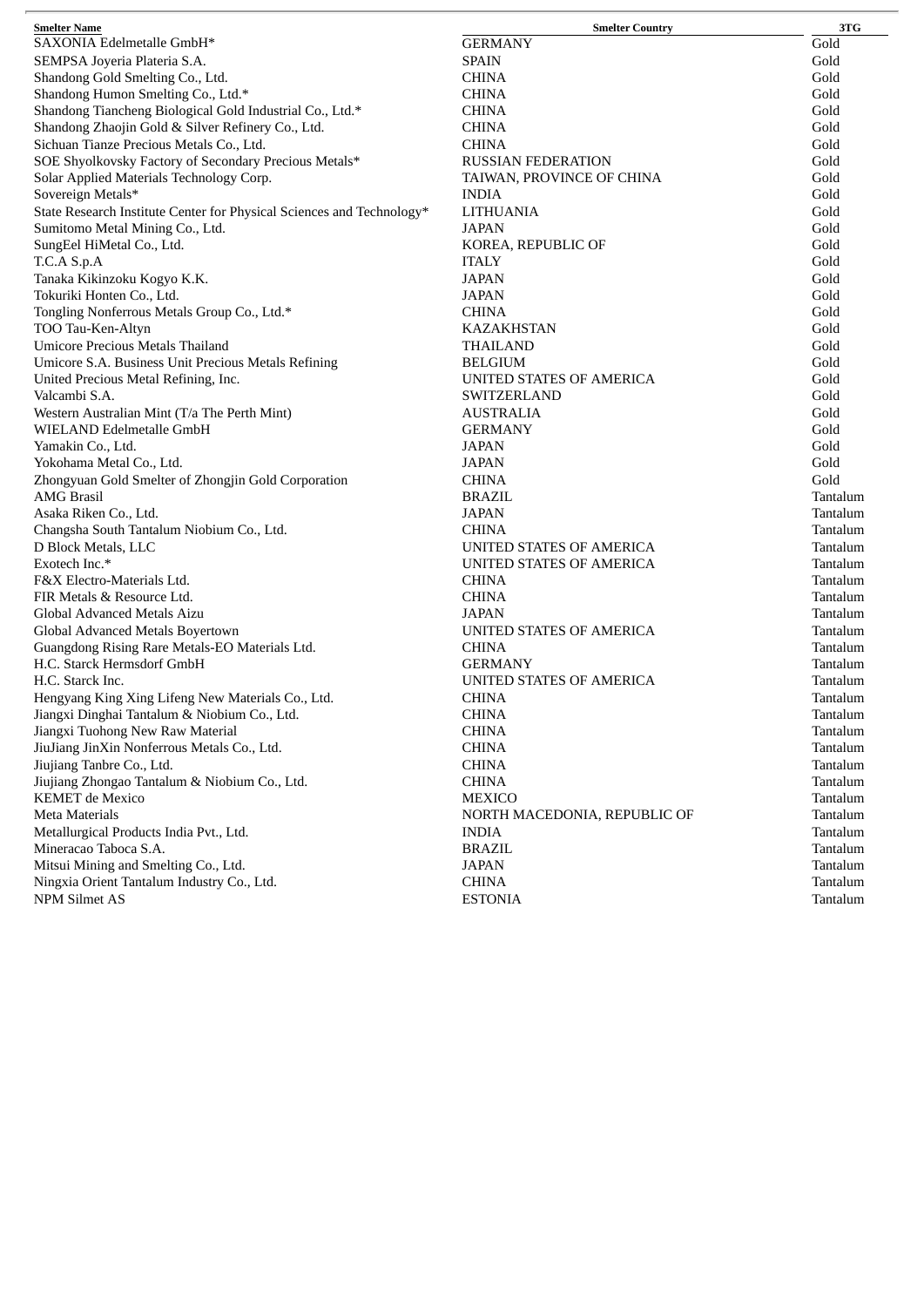| <b>Smelter Name</b>                                                     | <b>Smelter Country</b>           | 3TG      |
|-------------------------------------------------------------------------|----------------------------------|----------|
| QuantumClean                                                            | <b>UNITED STATES OF AMERICA</b>  | Tantalum |
| Resind Industria e Comercio Ltda.                                       | <b>BRAZIL</b>                    | Tantalum |
| Solikamsk Magnesium Works OAO                                           | <b>RUSSIAN FEDERATION</b>        | Tantalum |
| Taki Chemical Co., Ltd.                                                 | <b>JAPAN</b>                     | Tantalum |
| TANIOBIS Co., Ltd.                                                      | <b>THAILAND</b>                  | Tantalum |
| <b>TANIOBIS GmbH</b>                                                    | <b>GERMANY</b>                   | Tantalum |
| TANIOBIS Japan Co., Ltd.                                                | <b>JAPAN</b>                     | Tantalum |
| TANIOBIS Smelting GmbH & Co. KG                                         | <b>GERMANY</b>                   | Tantalum |
| Telex Metals                                                            | UNITED STATES OF AMERICA         | Tantalum |
| Ulba Metallurgical Plant JSC                                            | <b>KAZAKHSTAN</b>                | Tantalum |
| XIMEI RESOURCES (GUANGDONG) LIMITED                                     | <b>CHINA</b>                     | Tantalum |
| XinXing HaoRong Electronic Material Co., Ltd.                           | <b>CHINA</b>                     | Tantalum |
| Yanling Jincheng Tantalum & Niobium Co., Ltd.                           | <b>CHINA</b>                     | Tantalum |
| Alpha                                                                   | UNITED STATES OF AMERICA         | Tin      |
| Chenzhou Yunxiang Mining and Metallurgy Co., Ltd.                       | <b>CHINA</b>                     | Tin      |
| Chifeng Dajingzi Tin Industry Co., Ltd.                                 | <b>CHINA</b>                     | Tin      |
| China Tin Group Co., Ltd.                                               | <b>CHINA</b>                     | Tin      |
| CRM Fundicao De Metais E Comercio De Equipamentos Eletronicos Do        | <b>BRAZIL</b>                    | Tin      |
| Brasil Ltda                                                             |                                  |          |
| <b>CRM</b> Synergies                                                    | <b>SPAIN</b>                     | Tin      |
| CV Ayi Jaya*                                                            | <b>INDONESIA</b>                 | Tin      |
| CV Venus Inti Perkasa                                                   | <b>INDONESIA</b>                 | Tin      |
| Dongguan CiEXPO Environmental Engineering Co., Ltd.*                    | <b>CHINA</b>                     | Tin      |
| Dowa                                                                    | <b>JAPAN</b>                     | Tin      |
| Electro-Mechanical Facility of the Cao Bang Minerals & Metallurgy Joint | <b>VIETNAM</b>                   | Tin      |
| Stock Company*                                                          |                                  |          |
| <b>EM Vinto</b>                                                         | BOLIVIA (PLURINATIONAL STATE OF) | Tin      |
| Estanho de Rondonia S.A.                                                | BRAZIL                           | Tin      |
| <b>Fenix Metals</b>                                                     | <b>POLAND</b>                    | Tin      |
| Gejiu Kai Meng Industry and Trade LLC*                                  | <b>CHINA</b>                     | Tin      |
| Gejiu Non-Ferrous Metal Processing Co., Ltd.                            | <b>CHINA</b>                     | Tin      |
| Gejiu Yunxin Nonferrous Electrolysis Co., Ltd.                          | <b>CHINA</b>                     | Tin      |
| Gejiu Zili Mining And Metallurgy Co., Ltd.                              | <b>CHINA</b>                     | Tin      |
| Guangdong Hanhe Non-Ferrous Metal Co., Ltd.                             | <b>CHINA</b>                     | Tin      |
| HuiChang Hill Tin Industry Co., Ltd.                                    | <b>CHINA</b>                     | Tin      |
| Jiangxi New Nanshan Technology Ltd.                                     | <b>CHINA</b>                     | Tin      |
| Ma'anshan Weitai Tin Co., Ltd.                                          | <b>CHINA</b>                     | Tin      |
| Magnu's Minerais Metais e Ligas Ltda.                                   | <b>BRAZIL</b>                    | Tin      |
| Malaysia Smelting Corporation (MSC)                                     | <b>MALAYSIA</b>                  | Tin      |
| Melt Metais e Ligas S.A.*                                               | <b>BRAZIL</b>                    | Tin      |
| Metallic Resources, Inc.                                                | UNITED STATES OF AMERICA         | Tin      |
| Metallo Belgium N.V.                                                    | <b>BELGIUM</b>                   | Tin      |
| Metallo Spain S.L.U.                                                    | <b>SPAIN</b>                     | Tin      |
| Mineracao Taboca S.A.                                                   | <b>BRAZIL</b>                    | Tin      |
| Minsur                                                                  | PERU                             | Tin      |
| Mitsubishi Materials Corporation                                        | <b>JAPAN</b>                     | Tin      |
| Nghe Tinh Non-Ferrous Metals Joint Stock Company*                       | <b>VIETNAM</b>                   | Tin      |
| Novosibirsk Processing Plant Ltd.                                       | <b>RUSSIAN FEDERATION</b>        | Tin      |
| O.M. Manufacturing (Thailand) Co., Ltd.                                 | <b>THAILAND</b>                  | Tin      |
| O.M. Manufacturing Philippines, Inc.                                    | <b>PHILIPPINES</b>               | Tin      |
| Operaciones Metalurgicas S.A.                                           | BOLIVIA (PLURINATIONAL STATE OF) | Tin      |
| Precious Minerals and Smelting Limited*                                 | <b>INDIA</b>                     | Tin      |
|                                                                         |                                  |          |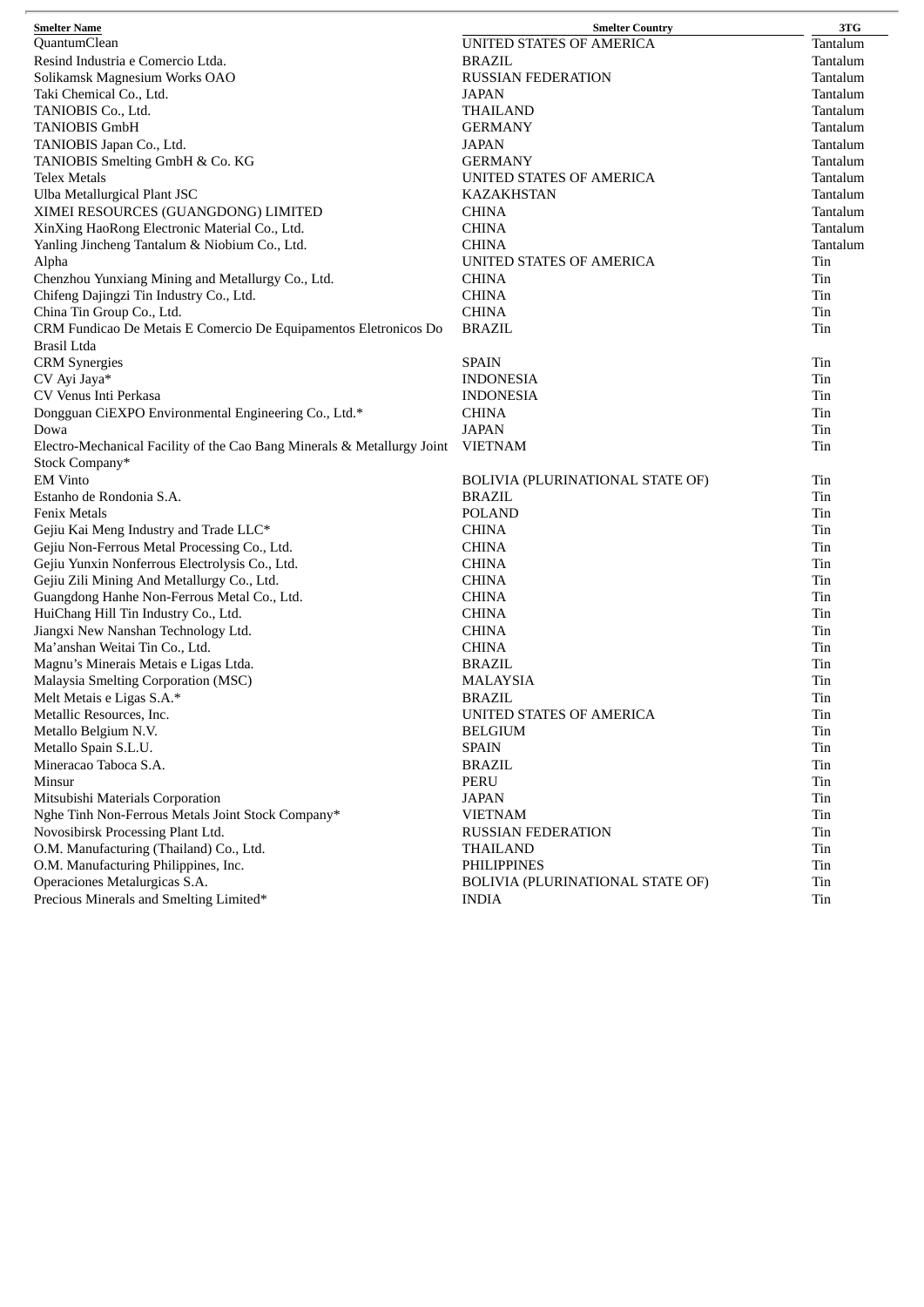| <b>Smelter Name</b>                             | <b>Smelter Country</b>          | 3TG      |
|-------------------------------------------------|---------------------------------|----------|
| PT Aries Kencana Sejahtera                      | <b>INDONESIA</b>                | Tin      |
| PT Artha Cipta Langgeng                         | <b>INDONESIA</b>                | Tin      |
| PT ATD Makmur Mandiri Jaya                      | <b>INDONESIA</b>                | Tin      |
| PT Babel Inti Perkasa                           | <b>INDONESIA</b>                | Tin      |
| PT Babel Surya Alam Lestari                     | <b>INDONESIA</b>                | Tin      |
| PT Belitung Industri Sejahtera*                 | <b>INDONESIA</b>                | Tin      |
| PT Bukit Timah                                  | <b>INDONESIA</b>                | Tin      |
| PT Menara Cipta Mulia                           | <b>INDONESIA</b>                | Tin      |
| PT Mitra Stania Prima                           | <b>INDONESIA</b>                | Tin      |
| PT Mitra Sukses Globalindo                      | <b>INDONESIA</b>                | Tin      |
| PT Panca Mega Persada*                          | <b>INDONESIA</b>                | Tin      |
| PT Prima Timah Utama                            | <b>INDONESIA</b>                | Tin      |
| PT Refined Bangka Tin                           | <b>INDONESIA</b>                | Tin      |
| PT Sariwiguna Binasentosa                       | <b>INDONESIA</b>                | Tin      |
| PT Stanindo Inti Perkasa                        | <b>INDONESIA</b>                | Tin      |
| PT Sukses Inti Makmur                           | <b>INDONESIA</b>                | Tin      |
| PT Timah Tbk Kundur                             | <b>INDONESIA</b>                | Tin      |
| PT Timah Tbk Mentok                             | <b>INDONESIA</b>                | Tin      |
| PT Tinindo Inter Nusa                           | <b>INDONESIA</b>                | Tin      |
| Resind Industria e Comercio Ltda.               | <b>BRAZIL</b>                   | Tin      |
| Rui Da Hung                                     | TAIWAN, PROVINCE OF CHINA       | Tin      |
| Soft Metais Ltda.                               | <b>BRAZIL</b>                   | Tin      |
| Super Ligas                                     | <b>BRAZIL</b>                   | Tin      |
| Thai Nguyen Mining and Metallurgy Co., Ltd.     | <b>VIETNAM</b>                  | Tin      |
| Thaisarco                                       | <b>THAILAND</b>                 | Tin      |
| Tin Smelting Branch of Yunnan Tin Co., Ltd      | <b>CHINA</b>                    | Tin      |
| Tin Technology & Refining                       | UNITED STATES OF AMERICA        | Tin      |
| VQB Mineral and Trading Group JSC*              | <b>VIET NAM</b>                 | Tin      |
| White Solder Metalurgia e Mineracao Ltda.       | BRAZIL                          | Tin      |
| Yunnan Chengfeng Non-ferrous Metals Co., Ltd.   | <b>CHINA</b>                    | Tin      |
| Yunnan Yunfan Non-ferrous Metals Co., Ltd.*     | <b>CHINA</b>                    | Tin      |
| A.L.M.T. Corp.                                  | <b>JAPAN</b>                    | Tungsten |
| <b>ACL Metais Eireli</b>                        | <b>BRAZIL</b>                   | Tungsten |
| Artek LLC*                                      | <b>RUSSIAN FEDERATION</b>       | Tungsten |
| Asia Tungsten Products Vietnam Ltd.             | <b>VIETNAM</b>                  | Tungsten |
| Chenzhou Diamond Tungsten Products Co., Ltd.    | <b>CHINA</b>                    | Tungsten |
| China Molybdenum Tungsten Co., Ltd.             | <b>CHINA</b>                    | Tungsten |
| Chongyi Zhangyuan Tungsten Co., Ltd.            | <b>CHINA</b>                    | Tungsten |
| Cronimet Brasil Ltda                            | BRAZIL                          | Tungsten |
| Ganzhou Haichuang Tungsten Co., Ltd.            | <b>CHINA</b>                    | Tungsten |
| Ganzhou Huaxing Tungsten Products Co., Ltd.     | <b>CHINA</b>                    | Tungsten |
| Ganzhou Jiangwu Ferrotungsten Co., Ltd.         | <b>CHINA</b>                    | Tungsten |
| Ganzhou Seadragon W & Mo Co., Ltd.              | <b>CHINA</b>                    | Tungsten |
| Global Tungsten & Powders Corp.                 | <b>UNITED STATES OF AMERICA</b> | Tungsten |
| Guangdong Xianglu Tungsten Co., Ltd.            | <b>CHINA</b>                    | Tungsten |
| H.C. Starck Tungsten GmbH                       | <b>GERMANY</b>                  | Tungsten |
| Hunan Chenzhou Mining Co., Ltd.                 | <b>CHINA</b>                    | Tungsten |
| Hunan Chunchang Nonferrous Metals Co., Ltd.     | <b>CHINA</b>                    | Tungsten |
| Hydrometallurg, JSC                             | <b>RUSSIAN FEDERATION</b>       | Tungsten |
| Japan New Metals Co., Ltd.                      | <b>JAPAN</b>                    | Tungsten |
| Jiangwu H.C. Starck Tungsten Products Co., Ltd. | <b>CHINA</b>                    | Tungsten |